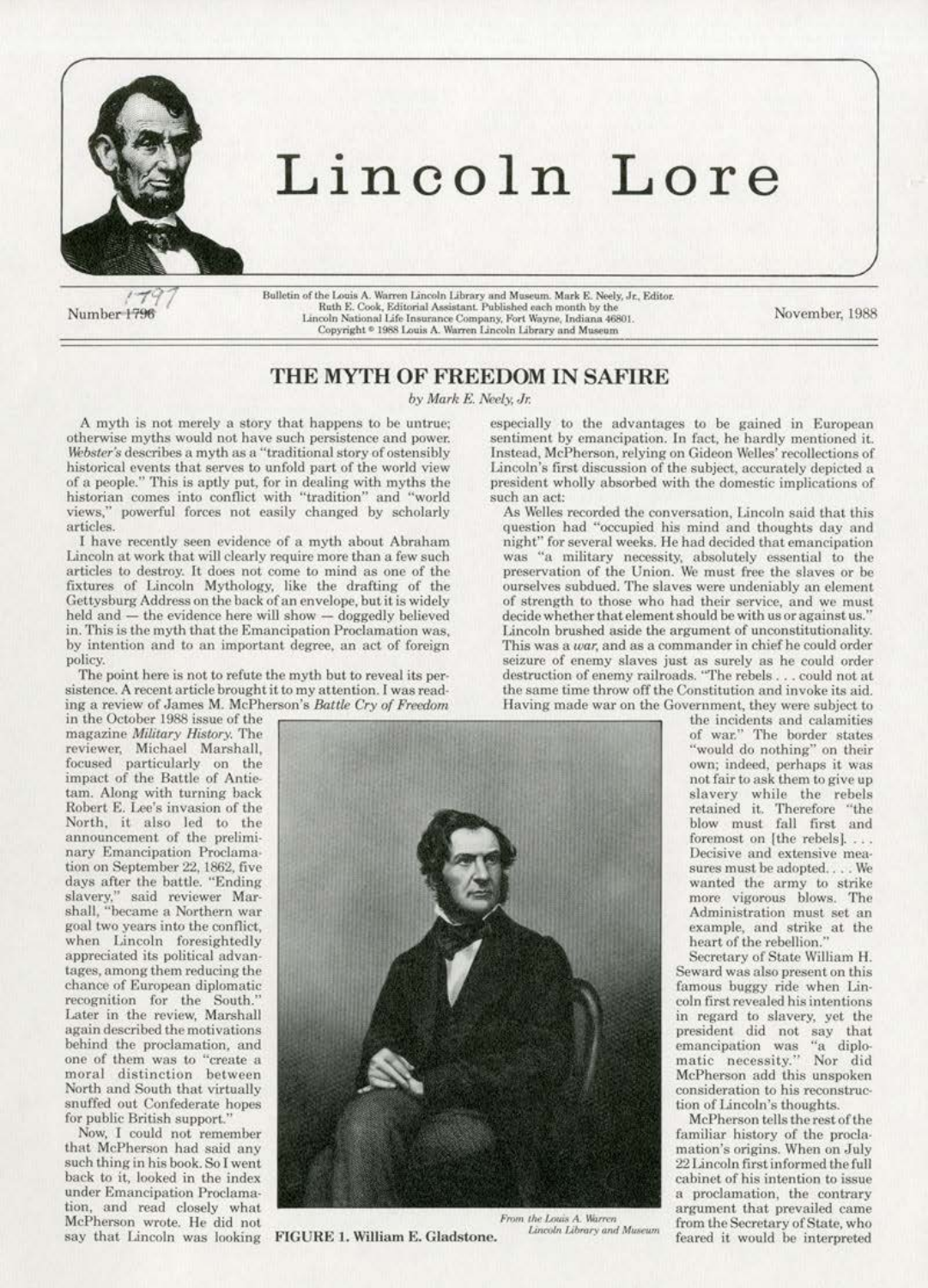as a sign of weakness rather than strength. The administration had to wait for a battlefield victory. In the meantime, Lincoln was forced to mislead the public. When on September 13 a group of antislavery clergymen met with him, Lincoln, as two of the men of the cloth remembered it, admitted that emancipation would ''weaken the rebels by drawing off their laborers'' and "would help us in Europe, and convince them that we are incited by something more than ambition." But he appeared to suggest that such a measure would be embarrassingly unenforceable in the present state of Union<br>military fortunes.

As a matter of fact, the actual announcement of the preliminary proclamation later in September coincided with a period of high British interest in mediating the American conflict, but that was an accident. The timing of the proclamation was dictated purely by the occurrence of the Battle of Antietam, not by world events. All along, British Prime Minister Lord Palmerston, as McPherson notes, held but one criterion for recognition: "establishment of southern nationhood as truth and fact." He told the foreign secretary that the outcome in Maryland "must have a great affect on the state of affairs. If the Federals sustain a great defeat, they may be at once ready for mediation, and the iron should be struck while it is hot. If, on the other hand, they should have the best of it, we may wait awhile and see what may follow." The battle itself was significant for that determination, of course, but the Emancipation Proclamation. which followed it. was not. Palmerston. in fact, regarded that document as a piece of contemptible "trash". But of the military campaign, he wrote, "These last battles in Maryland have rather got the North up again,'' Great Britain did not intrude.

*As* for Lincoln's own motivations on the day of issuance. September 22. McPherson says accurately that the president was simply living up to his summer promise to the cabinetand to God. McPherson scrupulously points out that in England "tories and some liberals'' saw the document as ineffectual, that the "conservative British press affected both to abhor and ridicule the measure," and that only *antislavery* Britons recognized its truly liberating nature. But the Confederacy's loss of her best chance for British intervention was a battlefield matter. McPherson adds that the Union<br>victory "had done more" than stave off intervention for now: "by enabling Lincoln to issue the Emancipation Proclamation the battle also ensured that Britain would think twice about intervenjng against a government fighting for freedom as well as Union." That is the only time McPherson linked the proclamation and foreign opinion in his text. Most of the myth came from the reviewer's head and not from the pages of *Battle* Cry of Freedom.

Seeing this curious phenomenon of a reviewer learning lessons that were not in the book under review, impressed me with the importance of an earlier presentation of the myth, in William Safire's novel Freedom. When I first read that book, I shrugged off the misinterpretation of emancipation, not much caring since it appeared in a piece of fiction. But the persistence of the idea has led me back to Safire's text. After all, the scenes dealing with the Emancipation Proclamation, are surely keys to the whole book. The very title, *Freedom*, is suggested by the Emancipation l'roclamation, though. as readers of the book know, the title is ironic, for Safirc holds, with other popular writers like Gore Vidal, that Lincoln crushed liberty in the North by his system of arbitrary arrests for disloyalty. The ironic importance of the Emancipation Proclamation also makes it the concluding event of the novel.

The key scene, then, is the one in which Lincoln, riding on horseback to the soldiers' home, after he has learned of the Confederate setback at Antietam, mulls over in his mind the pros and cons of giving the blacks freedom. It is the key scene in another way as well. When Arthur M. Schlesinger, Jr., interviewed Safire for *American Heritage* magazine, he asked him an important question: if, as a historical novelist, Safirc was so keen on getting the history right that he supplied the novel with endnotes and bibliography, why did he not write a history. pure and simple? Safire explained: "1 think you can gel at the truth in a novel without the hangups of a historian. You are freer to say what was in Salmon P. Chase's mind when he did not embrace emancipation . . . after he had seemed to be for emancipation all along. Historians can only touch on

motives; they can't really say, 'This is what motivated him.' Novelists can."<br>From the climactic scene in which Lincoln decides on

emancipation, then, the novel gets its title and the historical novel gets its test as a form superior to history. Here is Lincoln's mind at work, as Safire saw it:

Walking his horse, reins in his good hand, holding his throbbing wrist high to alleviate the pain, Lincoln was aware that he was making a case for issuing the two proclamations (one on emancipation and another on habeas corpus] right away. Still, the blatantly unconstitutional seizure of property. troubled him: of the Founders, Adams and Jefferson had been abroad when the slavery compromise was made at the Constitutional Convention. but. Washington and Madison were present; was it now for Abraham Lincoln, elected by forty percent of the people, and after having solemnly promised in his Inaugural not to strike at slavery where it already existed to break that compromise?

Yes, he reckoned it was, because otherwise the Union would<br>dissolve. The governments of England and France were fixing to recognize the Confederacy - Gladstone, Chancellor of the Exchequer, had said as much recently. That wouJd give Jeff Davis the means and method to buy arms, to break the blockade, to set up in business as a country. But by freeing the South's slaves, Lincoln would embarrass the British government in the eyes of its own people. Prime Minister Palmerston might have to stay put, at least for another year.

And here is the myth in Safire's mind that was never in Lincoln's. For William E. Gladstone gave his famous Newcastle speech, declaring that Jefferson Davis had created a nation, on October 7, 1862, over two weeks after Abraham *Lincoln had issued the preliminary Emancipation Proclamation.* 

In truth, Gladstone's speech is proof that emancipation turned out to be unimportant to British opinion. for the great liberal leader decided to say publicly that Jefferson Davis had succeeded after the news of emancipation reached Great Britain; several British newspapers carried the news as early as October 6. Besides Gladstone repeated the point in a speech

It is difficult to see the superiority of getting inside Lincoln's mind here: the president could hardly have been thinking of what had not yet occurred. Instead, Safire has thrust the foreign policy myth into Lincoln's head.

This is, in fact., typical of Freedom. for the whole book is an attempt to further a myth first articulated in its fascinating modern guise by the great literary critic Edmund Wilson, quoting Confederate Vice-President Alexander H. Stephens, who said of Linooln that "the Union with him in sentiment rose to the sublimity of a religious mysticism." Wilson depicted<br>Lincoln as a ruthless nationalist who forged the Union even as he crushed the freedom of white Northerners by arbitrary arrests. The Wilson influence is easily detected in Freedom, not. only from its overall point but also from its telltale language, betraying Safire's intellectual debt to Wilson. For example, on page 66, Montgomery Blair reflected on his own toughening influence and that of his father, Francis P. Blair; on the president. "Father had worked," Safire writes, "on Lincoln in private, using the Jackson precedents. and Monty had himself worked on Lincoln in Cabinet, stressing his duty never to give up federal authority anywhere. an idea to which the new Chief Executive, happily for the Union, seemed almost mystically attached." That "mystically" comes to the modern reader right out of Alexander Stephens, via Wilson. Likewise, on page 496, Salmon P. Chase says of Lincoln: "He keeps talking about 'the Union' as if it had some mystical influence, but I don't think he has the foggiest notion about what this war is demonstrating in terms of national power."

Abraham Lincoln had hardly a mystical bone in his body, and his politica1 thought was particularly far removed from the ideas usually associated with political mysticism: the conservative political thought of organic nationalists from the European continenl To be sure. a brittle secessionist like Stephens, with his musty constitutional doctrines. could sec nothing sensible in Lincoln's ideas and dismissed them as mystical nationalism. But they were no such thing to any clearthinking critic.

Modern writers should know better than to take their cues from a sore loser like Stephens. Yet an important point to recall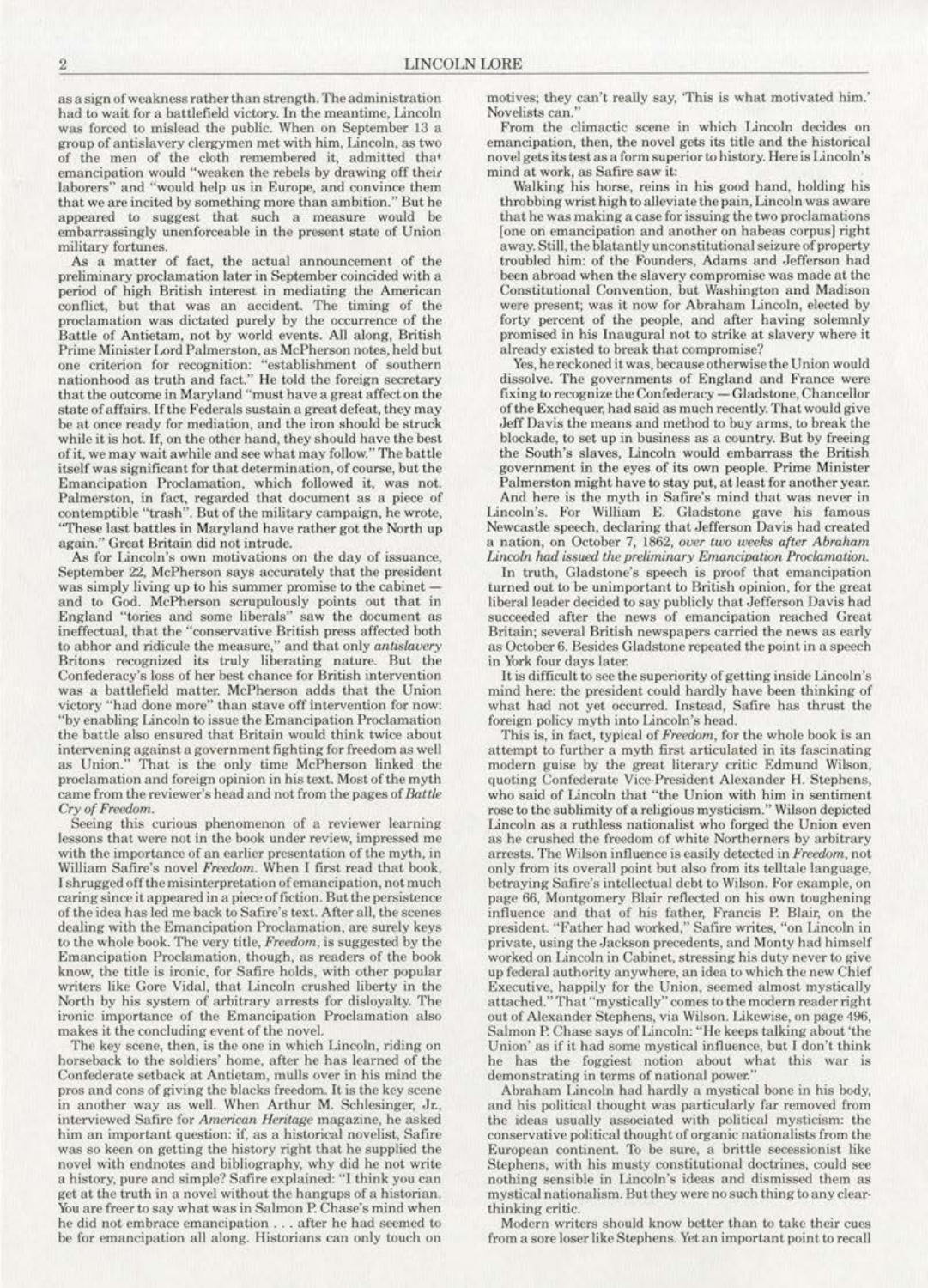is that myths are not merely untrue, they are also powerful. They persist. The idea that emancipation was an act of foreign policy is proving to be at least as persistent as Stephens' view of Lincoln as a ruthless nationalist or the imagincry envelope with the Gettysburg Address scrawled on it. It is time for all of them to be erased from the Lincoln literature.

## *Robert W. Johamtsen to Deliver 1Welfth R. Gerald McMurtry Lecture on Lincoln and the South*

Robert W. Johannsen, the J. G. Randall Distinguished Professor of History at the University of Illinois at Urbana-Champaign, will present the twelfth R. Gerald McMurtry Lecture on Thursday, May 25, 1989, at 8:00 p.m. at the Louis A. Warren Lincoln Library and Museum. The title of his lecture is "'The People Will Set All Right': Lincoln and the South in l860."

Professor Johannsen has been active in middle period historiography since the 1950s, and is best known for his Stephen A. Douglas (1973) which received the Francis Parkman Prize for Literary Distinction in the Writing of History. Although Douglas was and is a controversial figure, Johannsen's reviewers gave him special praise for his objectivity, with comments like '"Johannsen's objective account is much more balanced than any previous interpretalion." Richard N. Current., in his review, praised *Stephen* A. Douglas saying,

Johannsen scrupulously refrains from making a case either for or against his subject. . . . The book demonstrates the virtues oflarge-scale straightforward narrative biography at its best. This is no "life and times" - Douglas himself is always in the foreground, though he is clearly related to the events in which he had a part. Its completeness and objectivity will make it the standard authority for many years to come.



From the Louis A. Warrer *Lincoln Library and Museum* FIGURE 2. Robert W. Johannsen

Johannsen has also published books on Douglas and Lincoln; his *The Lincoln-Douglas Debates of 1858* (from the 1860) book based on Lincoln's scrapbook) appeared in 1965, and he also edited (with Harry V. Jaffa) *In the Name of the People: The* Speeches and Writings of Lincoln and Douglas in the Ohio *Campaign of 1859* (1959). His most recent book, *The Frontier, The Union, and Stephen A. Douglas* (1989) includes four chapters on Lincoln: "In Search of the Real Lincoln, or Lincoln at the Crossroads," "The Lincoln-Douglas Campaign of 1858: Background and Perspective," "Lincoln. Liberty, and Equal· ity," and "Sandburg and Lincoln: The Prairie Years."

Finally, Johannsen has also published two books collateral to Lincolniana, Frontier Politics and the Sectional Conflict: The Pacific Northwest on the Eve of the Civil War (1955) and To the *Halls of the Montezumas: The Mexican War in the American Imagination* (1985).

For more information on this year's lecture. call (219) 427- 38&1.

Some lectures from previous years are still available in pamphlet form. They are sent, free of charge, to any interested party. Please send requests to:

Yvonne White

Louis A. Warren Lincoln library and Museum P.O. Box 1110

Fort Wayne, Indiana 46801



From the Louis A. Warren Lincoln Library and Museum

FIGURE 3. Political Cartoon, 1860. Southerners were quite hostile to Lincoln's stand on slavery as they understood it. In fact, Lincoln made no public statements on any issue during the campaign, and thus, his lips were sealed on the slavery issue. The more radical William H. Seward (right) insisted that the Southerner's attitude was leading to an "irrepressible conflict."